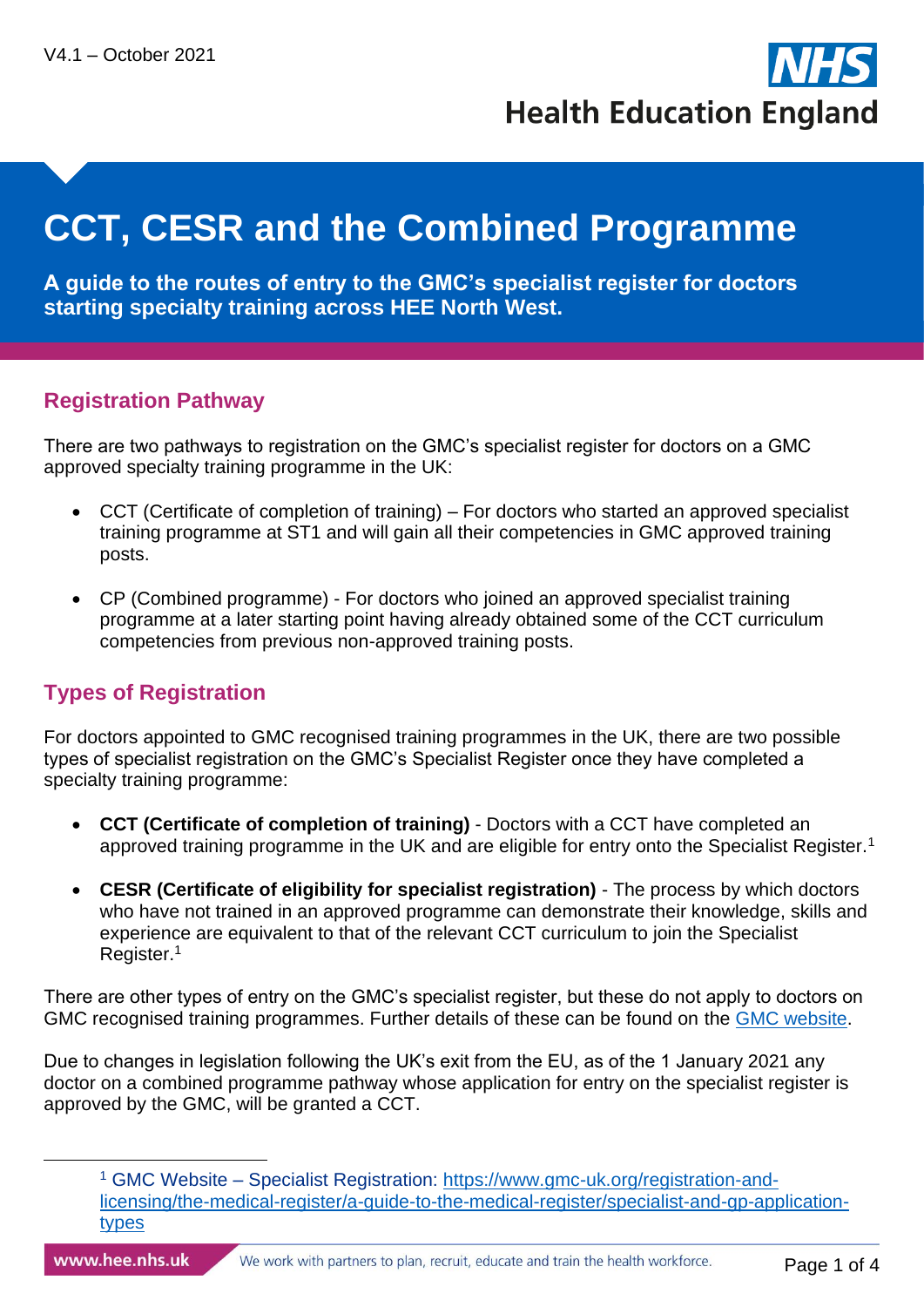The Programme Support Team at HEE are required to identify all Combined Programme doctors and submit a completed CN19 form and college approval to GMC connect. The GMC will then issue a letter confirming the training pathway as the Combined Programme.

#### **Defining a training programme**

When deciding on the training route of a doctor, the whole of a doctor's training programme must be considered. The GMC considers the whole period of training from CT1/ST1 to certification as the training programme. This means that core training is considered a part of the training programme of a particular specialty, even if doctors are regularly appointed at ST3/ST4. Joining a training programme at ST3/ST4 is therefore considered by the GMC as joining a training programme part way through.

For example, in Plastic Surgery, the training programme is eight years in length, consisting of two years of core training and 6 years of specialist training. Even though CT1 and CT2 were completed as part of a Core Surgical Training, these core years are considered to be part of the Plastic Surgery Training Programme when deciding on the registration pathway to entry on the GMC's specialist register.

## **Certificate of Completion of Training (CCT) Pathway**

The CCT pathway identifies a doctor who is expected to gain a CCT registration upon completion of a specialty training programme having gained all curriculum competencies in GMC recognised posts within a UK training programme.

Please note that if you completed an "Alternative Certificate of Core Competence" during recruitment, this does not automatically mean you are eligible to be on the CCT pathway. The "Alternative Certificate of Core Competence" only confirms that you have the competencies expected of someone who had completed a core training programme. To be recognised as being on a CCT pathway, a doctor must have completed the core training competencies whilst in a GMC recognised core training programme(s).

You are on the CCT pathway if:

• You are a UK postgraduate doctor in training who achieved the required competences considered towards your appointment to an NTN programme in GMC approved training posts.

Approved posts are ones which have been prospectively approved for training by the GMC. Training undertaken in the EEA/Switzerland can be approved if you provide evidence that the posts were approved by the statutory authority in the country in which you undertook your training.

## **Combined Programme (CP) pathway**

The CP pathway can lead to registration on the GMC's specialist register either by CCT or CESR.

The CP pathway identifies a doctor appointed to a UK training programme **above ST1**, but have not gained their core competencies in GMC approved training posts (or posts undertaken in the EEA/Switzerland and approved by the statutory authority in that country)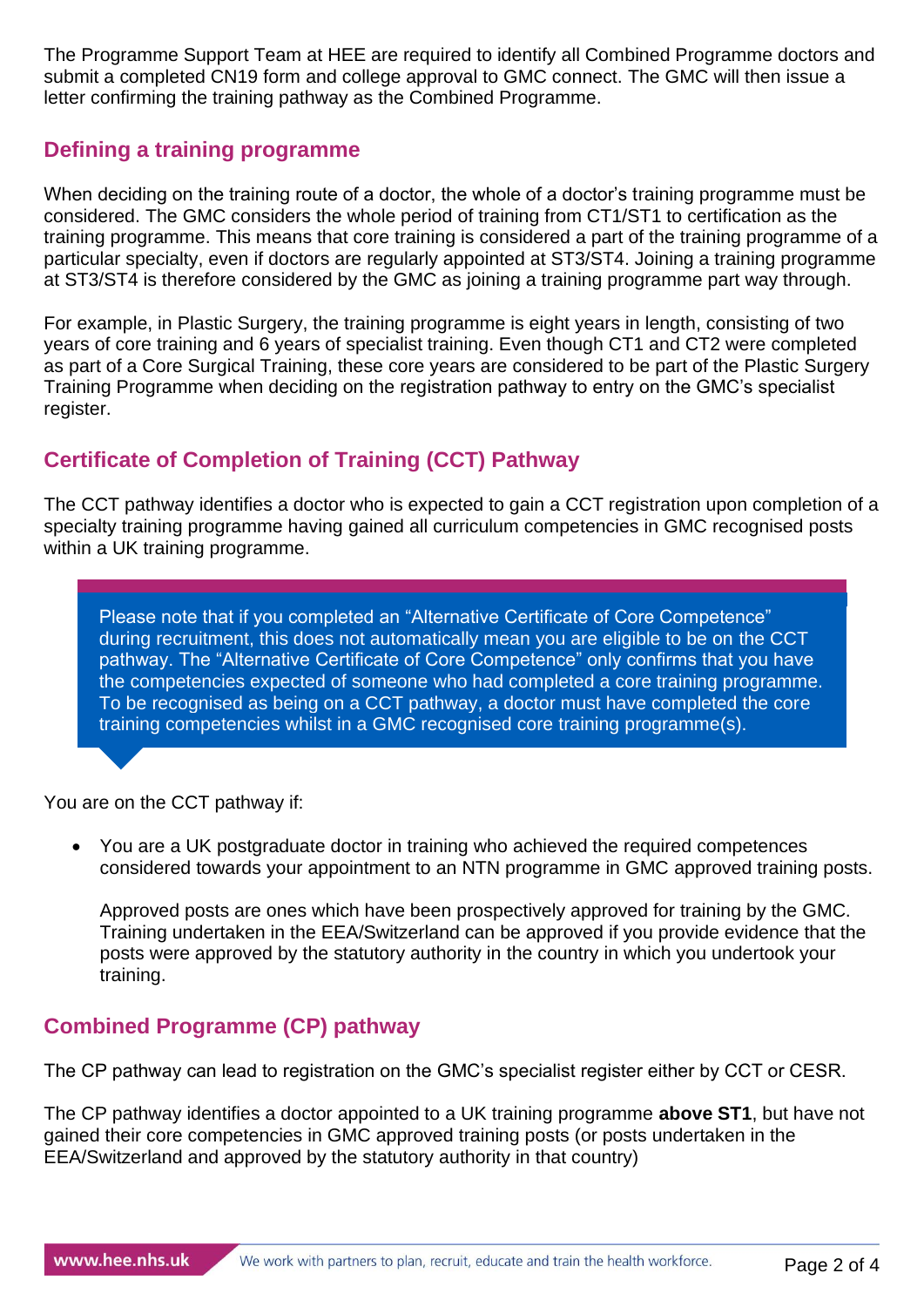This may also include those doctors who have not acquired the pre-requisite entry qualifications asked for in the curriculum, but who can offer an alternative qualification that has been judged to be an acceptable equivalent by the appointing HEE local office.

You are on the CP pathway if:

• You are a UK postgraduate doctor in traiing who achieved some or all of the required competences considered towards your appointment to an NTN programme in non-approved posts.

#### **This only applies to doctors who enter a training programme above ST1.**

Therefore, you will be placed on to a CP route to specialty registration if you gained your core competencies:

- outside of the UK,
- in the UK but not as part of a GMC approved training programme, or
- in the EEA/Switzerland but in posts that were not approved by the statutory authority in that country.

Previously, doctors on the combined programme pathway would have only been eligible for entry on the GMC's specialist register as a CESR. Retrospective applications will also be accepted by the GMC to issue a CCT to doctors who were previously granted a CESR through the combined programme who meet these requirements.<sup>2</sup>

From 18 May 2020, doctors on a Combined Programme who completed the minimum amount of time training in the UK or are training in specialties for which there is no minimum training time, will qualify for a CCT. Combined programme doctors who did not meet the minimum UK training time will be awarded a CESR.

Details of the minimum UK training time for each specialty can be found on the [GMC website.](https://www.gmc-uk.org/registration-and-licensing/join-the-register/registration-applications/specialist-application-guides/minimum-uk-training-time-for-each-specialty)

From 1 January 2021, all doctors on the Combined Programme will be awarded a CCT. From this date there is no minimum training time.

## **National Training Numbers (NTNs)**

A doctor may be issued with an NTN ending with the letter "C" (denoting being on the CCT pathway) before it is established that they are on the CP pathway. Once it has been confirmed that a doctor is not on the CCT pathway, the doctor will be issued with a new NTN ending with an "CP" (denoting being on the CP pathway).

# **Passing Royal College Membership exams outside of training**

If all core competencies are achieved within a GMC approved training programme, with the exception of passing the Royal College Membership exam for that specialty, doctors are eligible to be placed on the CCT pathway providing they enter or re-enter training within seven years of the examination pass.

<sup>2</sup> GMC website - Retrospective granting of CCT to doctors granted a CESR through the combined programme: [https://www.gmc-uk.org/registration-and-licensing/join-the](https://www.gmc-uk.org/registration-and-licensing/join-the-register/registration-applications/specialist-application-guides/retrospective-cct-for-doctors-with-cesr-combined-programme)[register/registration-applications/specialist-application-guides/retrospective-cct-for-doctors](https://www.gmc-uk.org/registration-and-licensing/join-the-register/registration-applications/specialist-application-guides/retrospective-cct-for-doctors-with-cesr-combined-programme)[with-cesr-combined-programme](https://www.gmc-uk.org/registration-and-licensing/join-the-register/registration-applications/specialist-application-guides/retrospective-cct-for-doctors-with-cesr-combined-programme)